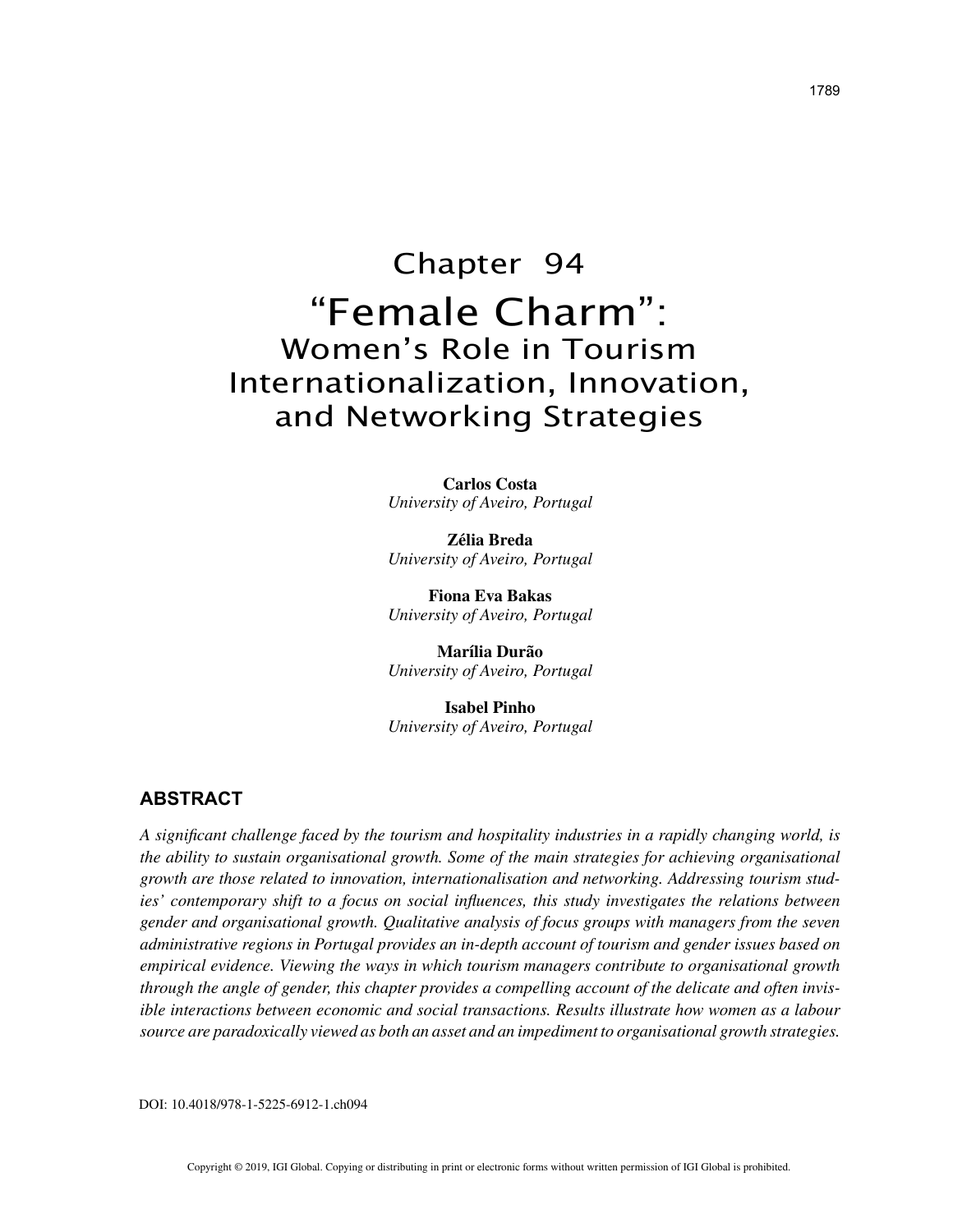## **INTRODUCTION**

Creating gender analyses of tourism processes is essential for a more holistic representation of today's reality (Ferguson & Alarcón, 2015). This is because gender roles and relations silently order social dynamics, thus invisibly influencing economic structures, such as organizational growth strategies. There is a need to investigate the ways in which gender influences the discourses surrounding gendered economic structures, in order to open space for alternative conceptualizations of the economy that are more realistic and representative of people's experiences. Since the underlying processes of the economy are constituted through economic discourse (Barker, 2005), where discourse is created through language, social institutions and practices, the ways in which economic discourse is gendered, is investigated in this study through qualitative analysis.

Drawing on feminist economics theorizing, such as Gibson and Graham's (2006) feminist analysis of the capitalist economic system, this paper aims to expose the ways in which the organizational growth strategies of internationalization, innovation and networking are gendered.

The subject area of tourism is currently characterised by a critical turn as scholars are increasingly questioning the social constructions that act to maintain unequal power relations and the structures upholding socio-economic processes that restrict human potential (Bramwell & Lane, 2014). Critical theory is used to critique neoclassical economic interpretations of these growth strategies as being predominantly embedded within a masculinised discourse. Critical theory seeks to interrogate taken-forgranted assumptions about theories and hence is useful in uncovering the ways in which gender roles are embedded within economic structures.

By challenging mainstream economic theorizing and questioning the relationship between power and knowledge, this study opposes the coercion of a unified scientific discourse, drawing attention to the ways in which hegemonic masculinity is present within organizational growth strategy discourse. Whilst there are many things that influence managerial style, such as age, class, ethnicity, sexual orientation and the social distribution of power and influence, in this study we focus upon the variable of gender. As is true for all gender research, it is important to bear in mind that findings are relative and context specific.

Since many organisations privilege masculine norms of managerial communication, women and feminised men often face systematic discriminations (Ashcraft, 2009). Indeed, past literature echoes the overarching discourse of "think manager-think male", which continues to be a barrier to women's progress in management and consequently their involvement in organisational growth strategy creation (Gherardi & Murgia, 2014, p. 691). Indicative of this limitation is the low number of women in managerial positions, especially in executive positions. For example, in 2013, only 14.6% of Fortune 500 companies where headed by women (Soares, Barkiewicz, Mulligan-Ferry, Fendler, & Wai Chun Jun, 2013). In Portugal, only 7.3% of stock indexed companies were led by women in 2014, which is one of the lowest percentages in Europe - a masculine dominance in top-level management that illustrates how gender roles influence economic discourse (Catalyst, 2015).

The performance of stereotypical gender roles are particularly evident within tourism, that is a highly gendered area with strong horizontal segregation (Baum, 2013) of occupations (e.g. women are chambermaids, men are bus drivers), a prevalence of men in top-level management positions and the use of sexualised images of young, attractive women to advertise holiday destinations (Jordan, 1997). Not surprisingly, tourism is one of the sectors with the largest pay-gap, with women earning on average